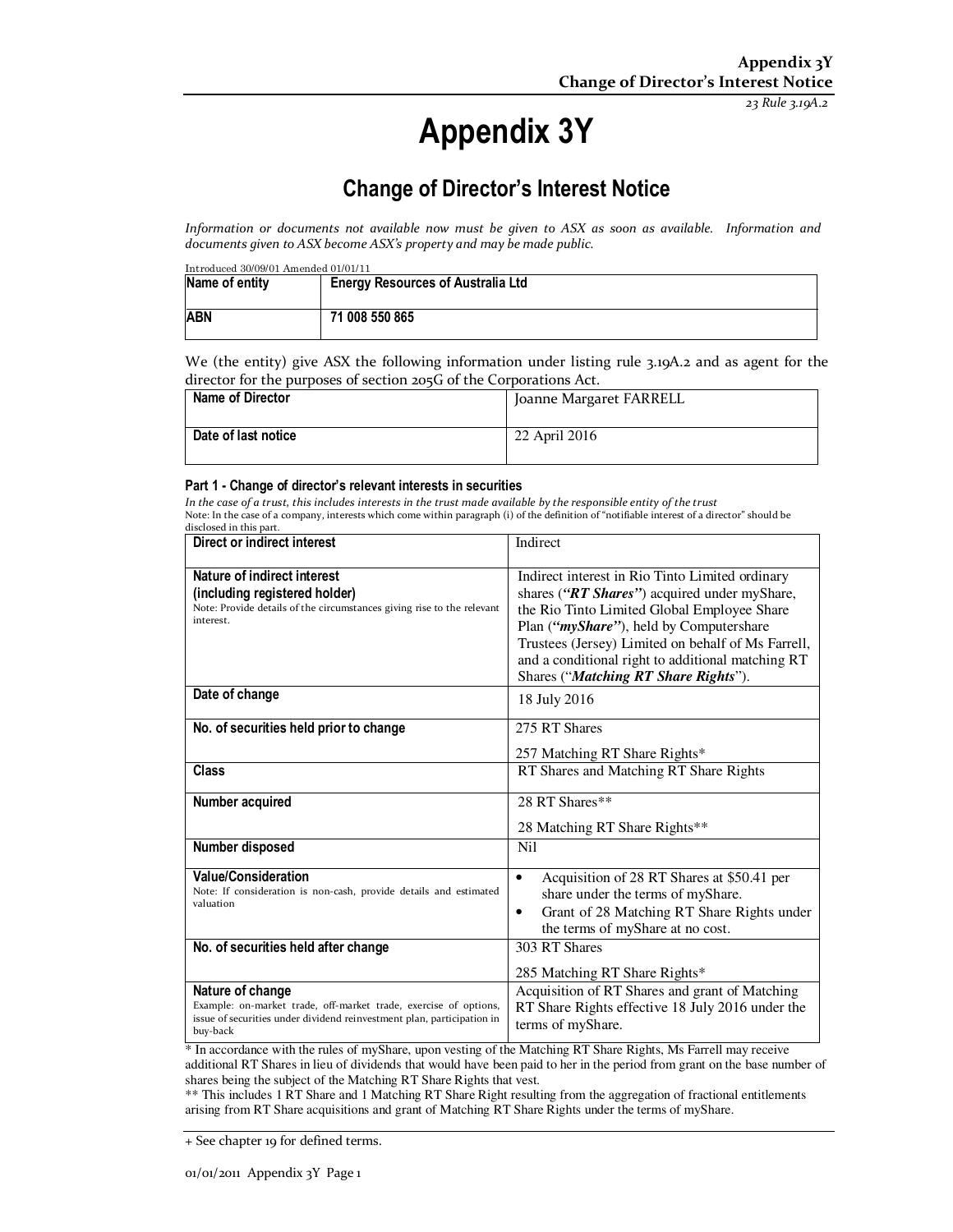| Direct or indirect interest                                                                                                                                                | Direct           |
|----------------------------------------------------------------------------------------------------------------------------------------------------------------------------|------------------|
| Nature of indirect interest<br>(including registered holder)<br>Note: Provide details of the circumstances giving rise to the relevant<br>interest.                        | N/A              |
| Date of change                                                                                                                                                             | N/A              |
| No. of securities held prior to change                                                                                                                                     | 27,277 RT Shares |
| Class                                                                                                                                                                      | <b>RT</b> Shares |
| Number acquired                                                                                                                                                            | N/A              |
| Number disposed                                                                                                                                                            | N/A              |
| <b>Value/Consideration</b><br>Note: If consideration is non-cash, provide details and estimated<br>valuation                                                               | N/A              |
| No. of securities held after change                                                                                                                                        | 27,277 RT Shares |
| Nature of change<br>Example: on-market trade, off-market trade, exercise of options,<br>issue of securities under dividend reinvestment plan, participation in<br>buy-back | N/A              |

| Direct or indirect interest                                                                                                                         | Direct                                                                                                                                                                                                                                                                                                                                                                                                                                                    |  |
|-----------------------------------------------------------------------------------------------------------------------------------------------------|-----------------------------------------------------------------------------------------------------------------------------------------------------------------------------------------------------------------------------------------------------------------------------------------------------------------------------------------------------------------------------------------------------------------------------------------------------------|--|
| Nature of indirect interest<br>(including registered holder)<br>Note: Provide details of the circumstances giving rise to the relevant<br>interest. | N/A                                                                                                                                                                                                                                                                                                                                                                                                                                                       |  |
| Date of change                                                                                                                                      | N/A                                                                                                                                                                                                                                                                                                                                                                                                                                                       |  |
| No. of securities held prior to change                                                                                                              | 47,258 rights (" <b>Rights</b> ") to be granted RT Shares,<br>being:<br>6,869 Rights under the Rio Tinto Limited<br>$\bullet$<br>Bonus Deferral Plan as amended from time<br>to time (" $BDP$ ")*;<br>28,578 Rights under the Rio Tinto Limited<br>٠<br>Performance Share Plan as amended from<br>time to time (" $PSP$ ")*; and<br>11,811 Rights under the Rio Tinto Limited<br>٠<br>Management Share Plan as amended from<br>time to time $("MSP")^*$ . |  |
| Class                                                                                                                                               | Rights under the terms of the BDP, the PSP and<br>the MSP.                                                                                                                                                                                                                                                                                                                                                                                                |  |
| Number acquired                                                                                                                                     | N/A                                                                                                                                                                                                                                                                                                                                                                                                                                                       |  |
| Number disposed                                                                                                                                     | N/A                                                                                                                                                                                                                                                                                                                                                                                                                                                       |  |
| <b>Value/Consideration</b><br>Note: If consideration is non-cash, provide details and estimated<br>valuation                                        | N/A                                                                                                                                                                                                                                                                                                                                                                                                                                                       |  |

<sup>+</sup> See chapter 19 for defined terms.